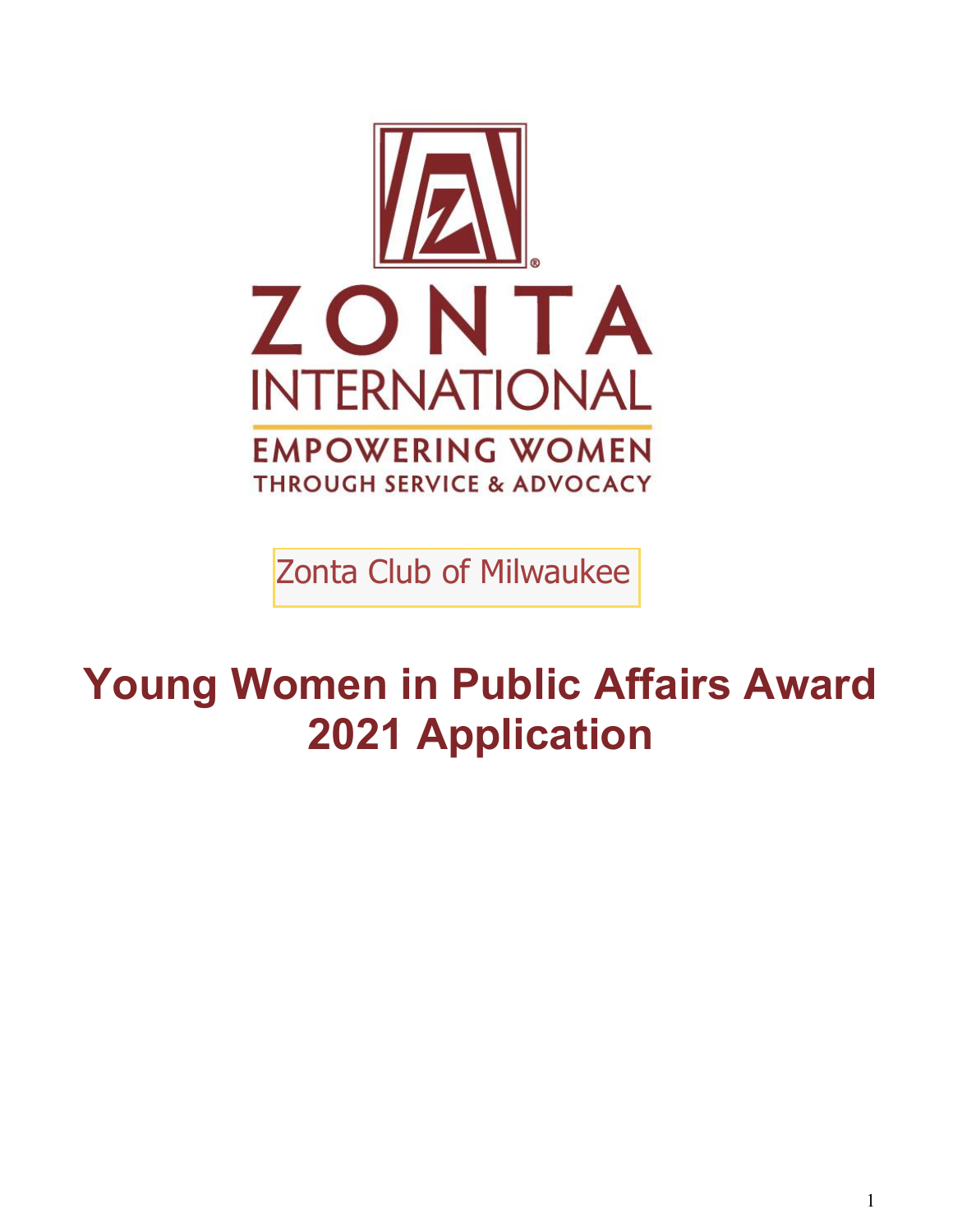### **Young Women in Public Affairs Award**

#### **A Zonta International Program, Funded by the Zonta International Foundation**

#### **General Information**

The goal of the Zonta International Young Women in Public Affairs (YWPA) Award Program is to encourage young women to participate in public affairs by recognizing the candidate's commitment to the volunteer sector, evidence of volunteer leadership achievements and a dedication to empowering women worldwide through service and advocacy.

'Public affairs' refers to all aspects of community life where decisions have to be made about issues which relate to and affect those communities in which people work and live.

In order for more women to be represented in key decision-making positions worldwide, we must encourage young women to pursue careers or seek leadership positions in public policy making, government and volunteer organizations and further their education with these aims in view.

#### **The Awards**

Zonta clubs usually provide awards for club recipients who later may be selected for a district/region award of US\$1,500. Ten international recipients are selected from the district/region recipients to receive additional awards of US\$5,000 each. District/region and international awards are funded by the Zonta International Foundation.

#### **Who is Eligible?**

Women, aged 16-19 on 1<sup>st</sup> April each year, living in a Zonta district/region, or who are citizens of a Zonta country, who demonstrate evidence of the following, are eligible to apply.

- ❑ Active commitment to volunteerism.
- ❑ Experience in local government, student government, or workplace leadership (paid or unpaid).
- ❑ Volunteer leadership achievements.
- ❑ Knowledge of Zonta International and its programs.
- ❑ Support for Zonta International's mission of empowering women worldwide through service and advocacy.

Note that applicants from geographic areas within a Zonta district/region where no clubs are located may apply via a Zonta eclub or directly to the district to be eligible for the district/region and international awards. Z and Golden Z club members are also eligible to apply. Classified members (club members and individuals with direct membership with Zonta International) and employees of Zonta International and Zonta International Foundation, and their family members (ancestors, descendants, adoptees, siblings, nieces or cousins, and those of their spouse or co-habiting partner), are not eligible to apply for the Awards. Previous International Young Women in Public Affairs Award recipients are not eligible to apply.

#### **How Do I Apply?**

Complete an official application in English. Please note that only typed applications will be accepted and considered. All non-English documents must be translated into English. The following documents are to be submitted in the application package.

#### **Application Requirements**

- ❑ Completion of the official application (may be downloaded from the Zonta International website, www.zonta.org).
- ❑ Verification of current enrollment by school/institute official (if applicable), or
- ❑ Letter from employer stating employment (if applicable).
- ❑ Two recommendations from adults, not related to the applicant, such as teachers, school officials/employee supervisors or community leaders, which must be sent directly to the Zonta club or district/region and not through the applicant.

Supporting documentation not requested will not be considered. All applications and supporting information become the property of Zonta International. Zonta International has final authority over any aspect of the Awards.

#### **Application Process**

#### The application process must start with the Zonta Club of Milwaukee: zcscholarship@milwaukeezonta.org.  $\,$

If you downloaded the application from the Zonta International website, you must contact a Zonta club for deadline information. Please locate the Zonta club nearest you using the Club Locator at www.zonta.org, or e-mail your name and contact information to Zonta International Headquarters at programs@zonta.org.

Zonta clubs each select one application to send to the Zonta governor/region representative. A district/region evaluating committee reviews the applications and selects one applicant per district/region to submit to Zonta International Headquarters. The Zonta International YWPA Committee recommends 10 international recipients from the district/region applications to the Zonta International Board. If approved by the Zonta International Board, the Zonta International Foundation provides awards and certificates to the district/region and international recipients.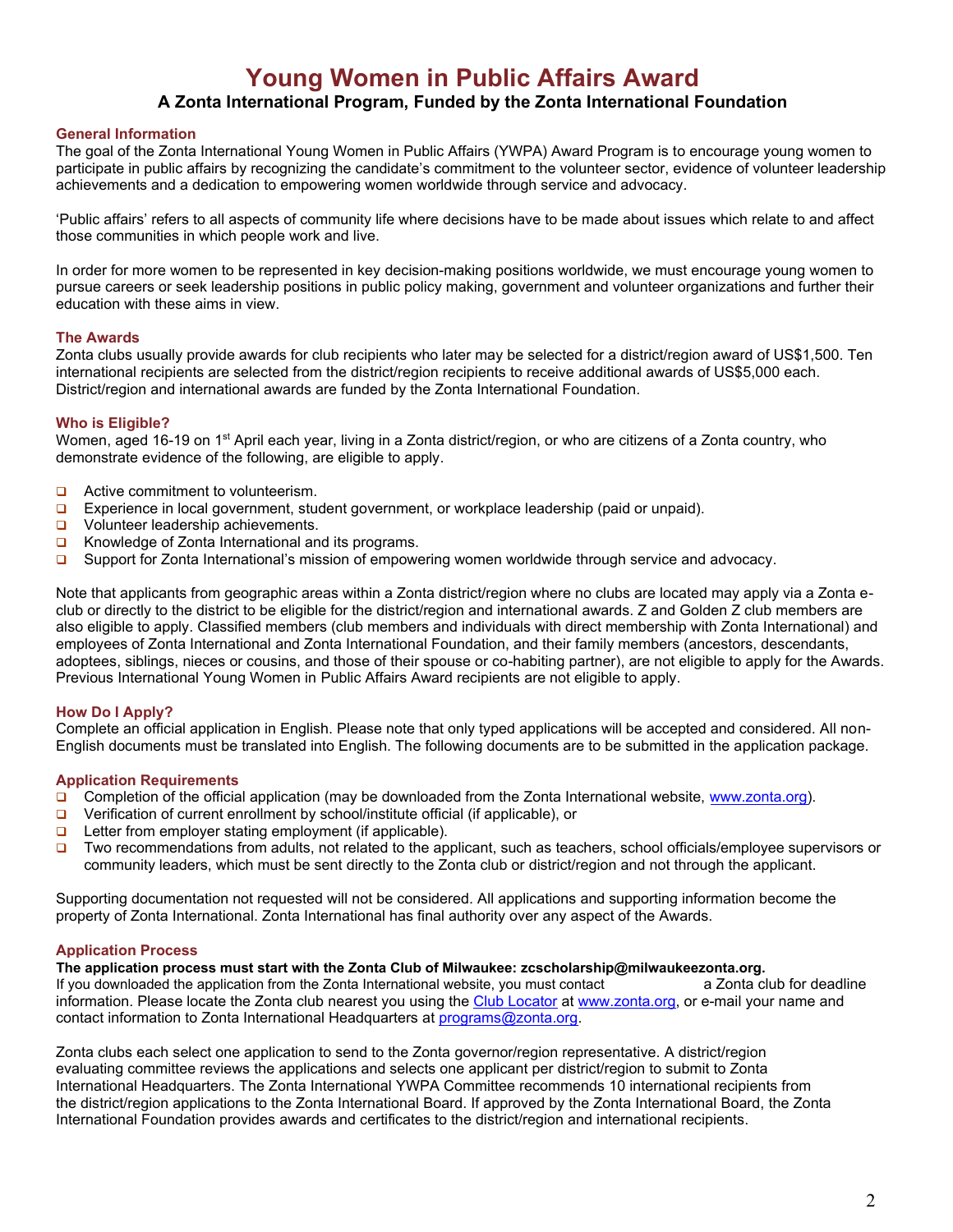#### **How May I Use the Award Funds?**

- 1. There are no restrictions on the use of funds.
- 2. Please note: If the applicant is studying at a secondary school, university or college, Zonta International is offering a "scholarship" type of *payment* to be used for tuition and/or living expenses. Please see below under Tax Considerations.
- 3. Recipients are not permitted to defer the YWPA Award.
- 4. Recipients may accept additional grants and awards from other sources.

#### **Tax Considerations**

The following considerations will help define which type of payment will fit the applicant's purposes best.

- □ "Award": with no restrictions for use. As an award, it is taxable income under US tax regulations. To comply with the law, all awardees will receive tax forms. Also, according to US tax regulations, 30% of the award must be withheld from awards made to non-US residents. If Zonta International is notified that there is a US tax treaty with the resident's country, the withholding will be appropriately adjusted.
- ❑ "Scholarship": to be used for tuition, fees and materials (books, supplies and equipment) required for courses at a secondary school, college or university only. As a scholarship to be used for tuition, fees and materials, the income is tax free.
- ❑ "Scholarship": to be used for living expenses while attending a secondary school, college or university. Although tuition and related expenses are tax free, income used for living expenses is considered taxable income. Tax forms will be provided to all awardees, as required. Withholdings range from \$ 0 (tax treaty), 14% (appropriate student VISA) to 30% for non-US residents.
- □ Supplemental awards and scholarships that are directly paid by a club or district will follow the tax regulations of their taxing authority.

#### **Timetable**

| <b>District/region recipients selected and applications received by Zonta International Headquartersby 1 May</b> |           |
|------------------------------------------------------------------------------------------------------------------|-----------|
|                                                                                                                  | by 1 July |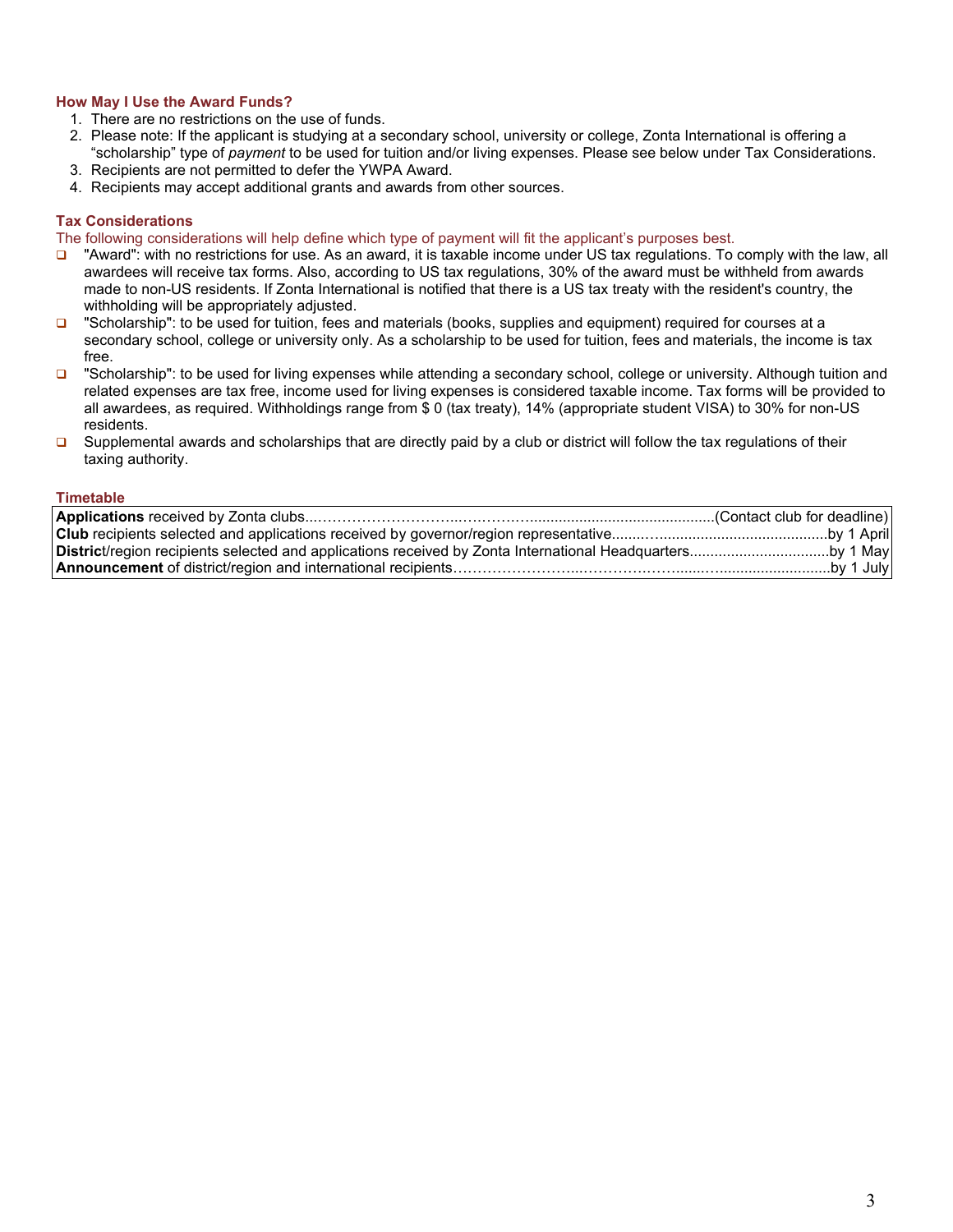### **Application for Young Women in Public Affairs Award**

#### **Application Deadline:** March 15, 2021

#### **Send applications and direct questions to:**

| Zonta Club/e-Club of:                                                                                                                                                                                                          | Milwaukee                        | <u> 1980 - Jan Samuel Barbara, martin da shekarar 1980 - An tsara 1980 - An tsara 1980 - An tsara 1980 - An tsar</u>                                                         |                                                                                                                      |  |
|--------------------------------------------------------------------------------------------------------------------------------------------------------------------------------------------------------------------------------|----------------------------------|------------------------------------------------------------------------------------------------------------------------------------------------------------------------------|----------------------------------------------------------------------------------------------------------------------|--|
| $C/O$ :                                                                                                                                                                                                                        | Deb Koller                       | <u> 1989 - Jan Samuel Barbara, martxa a shekara 1980 - An tsara 1980 - An tsara 1980 - An tsara 1980 - An tsara 1</u>                                                        |                                                                                                                      |  |
| Address:                                                                                                                                                                                                                       | 210 S. Water St. Unit 521        |                                                                                                                                                                              |                                                                                                                      |  |
| City/State:                                                                                                                                                                                                                    | Milwaukee, WI 53204              |                                                                                                                                                                              |                                                                                                                      |  |
| Province/Country:                                                                                                                                                                                                              | USA                              | <u> 1989 - Andrea Barbara, poeta espa</u>                                                                                                                                    |                                                                                                                      |  |
| Telephone:                                                                                                                                                                                                                     | 262-930-0907                     |                                                                                                                                                                              |                                                                                                                      |  |
| Email Address:                                                                                                                                                                                                                 | zcscholarship@zontamilwaukee.org |                                                                                                                                                                              |                                                                                                                      |  |
| Name:                                                                                                                                                                                                                          |                                  |                                                                                                                                                                              |                                                                                                                      |  |
|                                                                                                                                                                                                                                | Last (Family)                    | First (Given)                                                                                                                                                                | Middle                                                                                                               |  |
| <b>Current Mailing Address:</b>                                                                                                                                                                                                |                                  |                                                                                                                                                                              |                                                                                                                      |  |
| City: the contract of the contract of the contract of the contract of the contract of the contract of the contract of the contract of the contract of the contract of the contract of the contract of the contract of the cont | State:                           | Postal Code:                                                                                                                                                                 | Country:                                                                                                             |  |
|                                                                                                                                                                                                                                | Telephone: Email Address:        |                                                                                                                                                                              | <u> 1989 - Johann Barbara, martin amerikan basal dan berasal dan berasal dalam basal dan berasal dan berasal dan</u> |  |
|                                                                                                                                                                                                                                |                                  |                                                                                                                                                                              |                                                                                                                      |  |
| City: the contract of the contract of the contract of the contract of the contract of the contract of the contract of the contract of the contract of the contract of the contract of the contract of the contract of the cont |                                  |                                                                                                                                                                              | State: <b>Example 3 Postal Code:</b> Country:                                                                        |  |
| Home email address:                                                                                                                                                                                                            |                                  | <u> 1989 - Johann Barn, fransk politik fotograf (d. 1989)</u>                                                                                                                | Telephone: <u>_______________________________</u>                                                                    |  |
| Birthdate:                                                                                                                                                                                                                     |                                  | Country of Citizenship:<br><u> and</u> and an and an anti-<br>Birthplace: Entry of the state of the state of the state of the state of the state of the state of the state o |                                                                                                                      |  |
|                                                                                                                                                                                                                                | date/month/year                  | (city/country)                                                                                                                                                               |                                                                                                                      |  |
|                                                                                                                                                                                                                                |                                  | Name and Address of School/Institute currently attending (if applicable):                                                                                                    |                                                                                                                      |  |
| Current year of study (if applicable):                                                                                                                                                                                         |                                  |                                                                                                                                                                              |                                                                                                                      |  |
|                                                                                                                                                                                                                                |                                  | Name and Address of Employer (if applicable): Name and Address of Employer (if applicable):                                                                                  |                                                                                                                      |  |

**Select at least one type of payment that you are applying for (See How May I Use These Award Funds and Tax Implications)**  $\Box$  Award with no restrictions  $\Box$  Scholarship for tuition  $\Box$  Scholarship for living expenses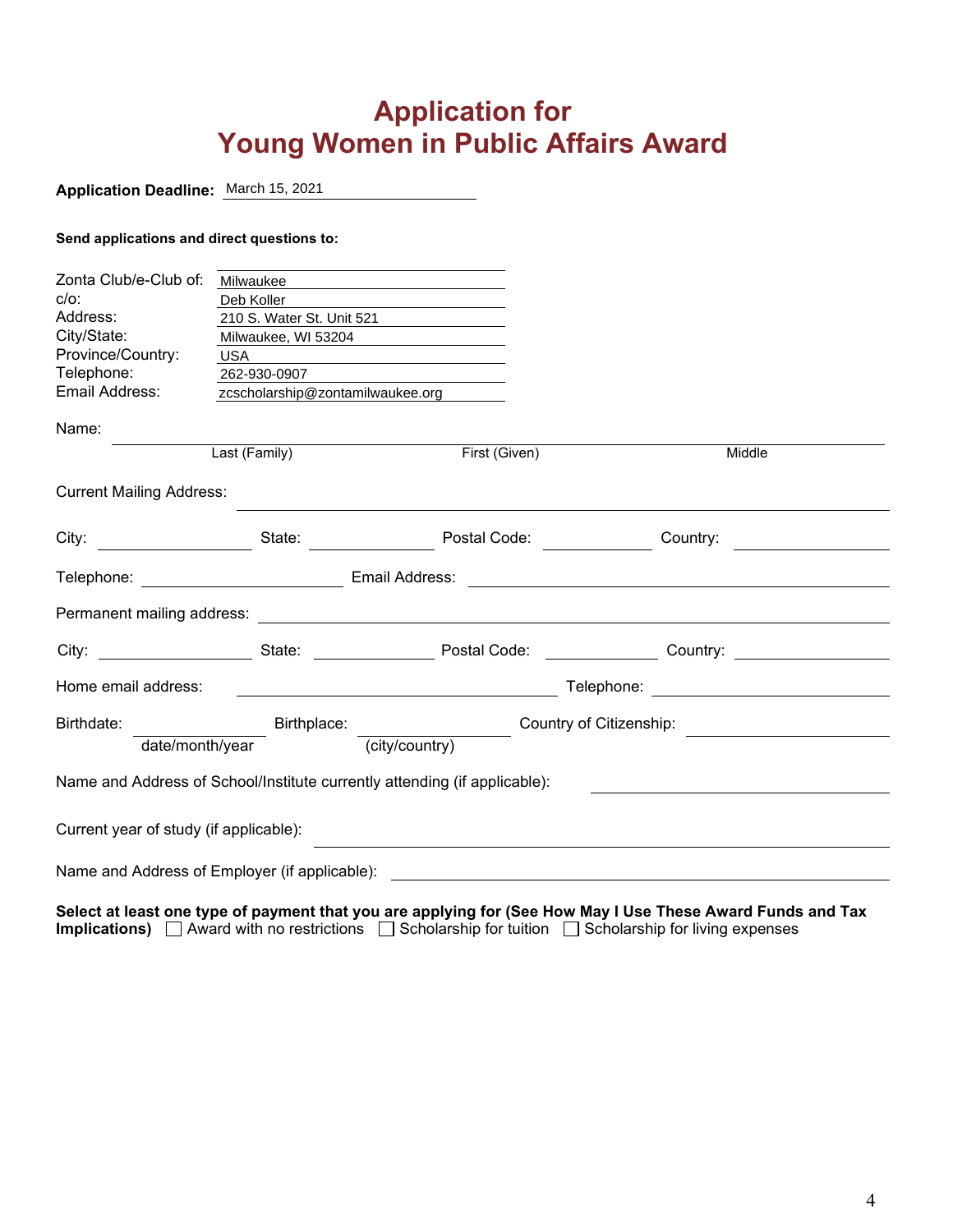#### **PERSONAL GOALS**

Please describe in short your anticipated course of study and current career interests, including whether and how you plan to be active in volunteer or community organizations. (150 words) Please provide the word count at the end of your answer.

**Please answer all questions below, noting the word limit for each. In evaluating applications, all questions are rated in equal value.** 

#### **Question**

**1. Activities related to your school/workplace.** Please include (a) your leadership experience, and (b) what you find most rewarding or valuable about your participation in these activities (no more than *200 words*). Please provide the word count at the end of your answer.

**2. Activities not related to your school/workplace.** Describe the activities in which you participate as a volunteer that benefit other causes and any leadership roles you have had in those activities. Please include with these activities a description of any experience in local government, international, or other projects

*(*no more than *200 words*). Please provide the word count at the end of your answer.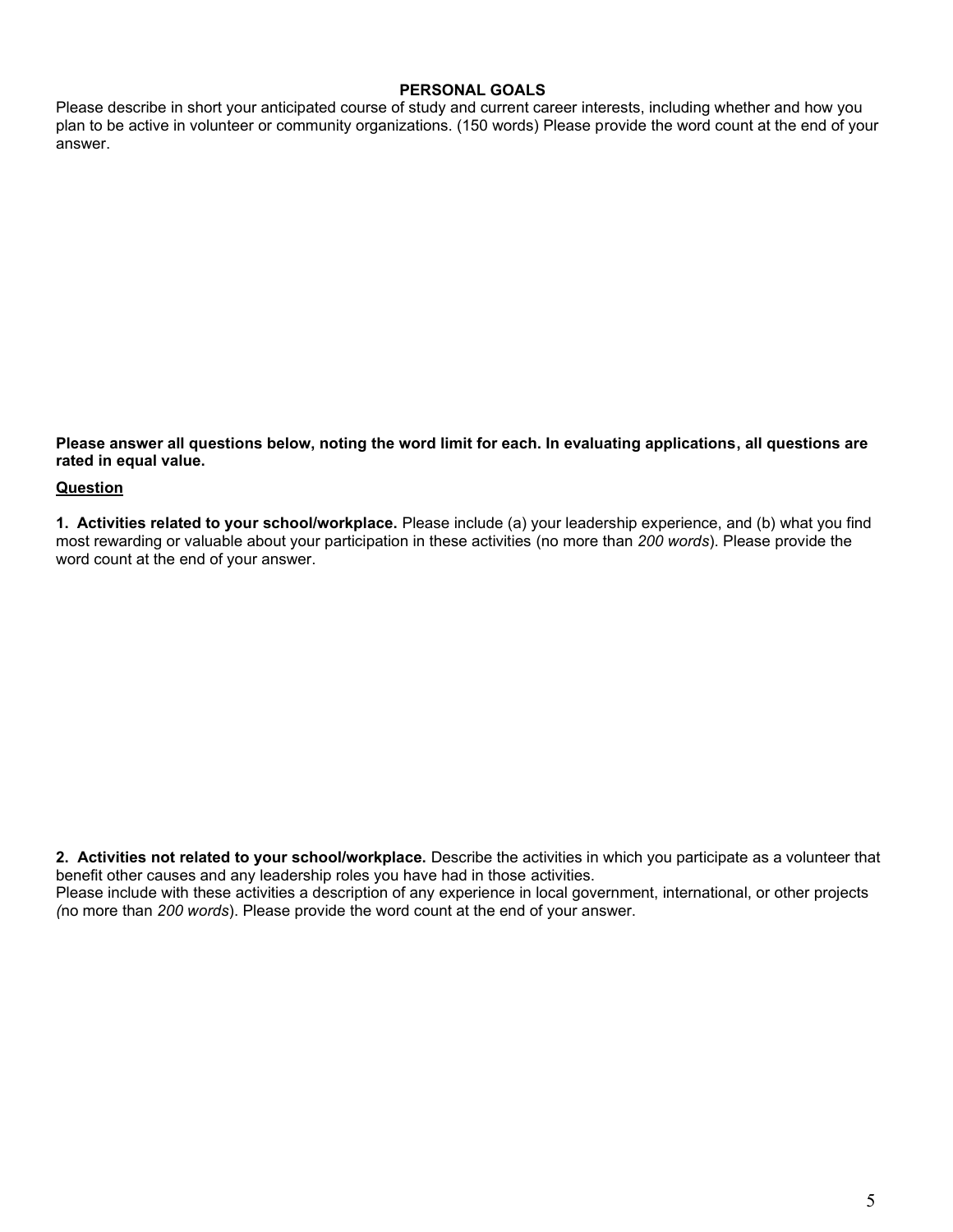#### **3. International Awareness**

Describe the activities you participate in which increase your experience, knowledge and understanding of other countries and their different customs *(*no more than *150 words*). Please provide the word count at the end of your answer.

#### **4. Status of Women in your Country**

Describe your experience in empowering women through service and advocacy. Are there any issues which hinder women's empowerment in your country? Describe your ideas for resolving them (no more than 300 words). Please provide the word count at the end of your answer.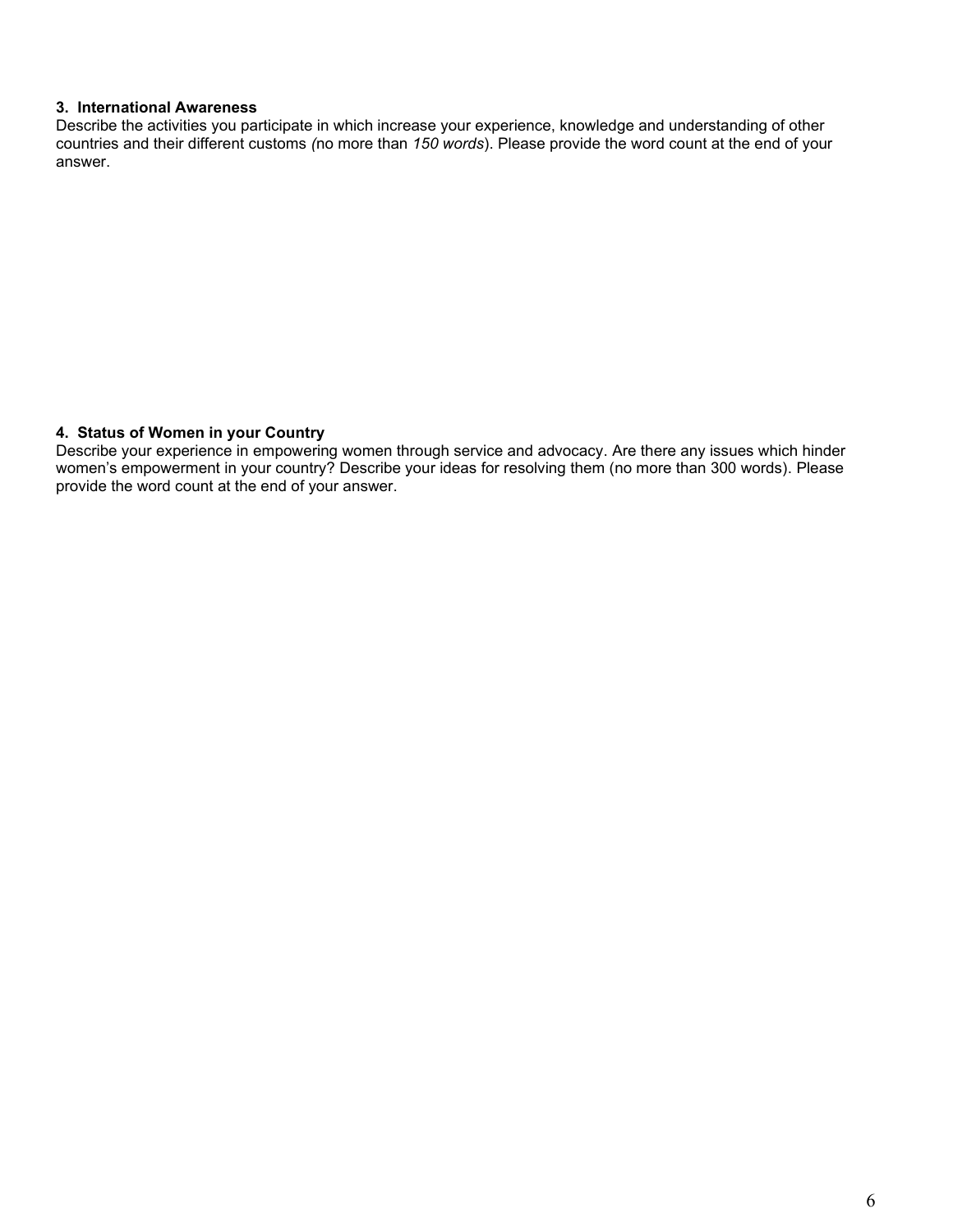#### **Recommendations**

Please list below those referees who will submit recommendations:

| Name     | Position /Title | Email |
|----------|-----------------|-------|
| -1<br>л. |                 |       |
| 2.       |                 |       |

#### **Declaration by Applicant**

I certify that all of the information contained in my application form is accurate to the best of my knowledge and that **I did not receive assistance in completing the essay portions of this application other than for translation into English if required for advancing to the district and international levels.** I understand that, at the option of the Zonta club sponsoring the competition, I may be interviewed as a candidate for the Young Women in Public Affairs Award. I consent to the electronic or hard copy publication of material in my application by Zonta International.



❑ I confirm that I have not applied to more than one Zonta district.

❑ I confirm that I am not a family member (ancestor, descendant, adoptee, sibling, niece or cousin) of a classified member (club member or individual with direct membership with Zonta International) or a family member of a classified member's spouse or cohabiting partner, and/or employee of Zonta International.

Date Signature (Insert image of your signature or print, sign and scan this page)

#### **Data Protection**

Zonta International and Zonta International Foundation take the security of your data seriously. We will never sell, trade or rent your personal information provided in this application to third parties. By submitting this application, you agree to the use of your data in accordance with the *Privacy Policy and Publicity Authorization Form* contained in the application documents (see page 9 of the application).

#### **Checklist must be completed by applicant:**

Verification of current enrollment by school/institute official (if applicable), or

 $\Box$  Letter from employer stating employment (if applicable)

Completed application materials, typed in English

Two confidential recommendation letters with signatures

 $\Box$  Applicant's signature (required)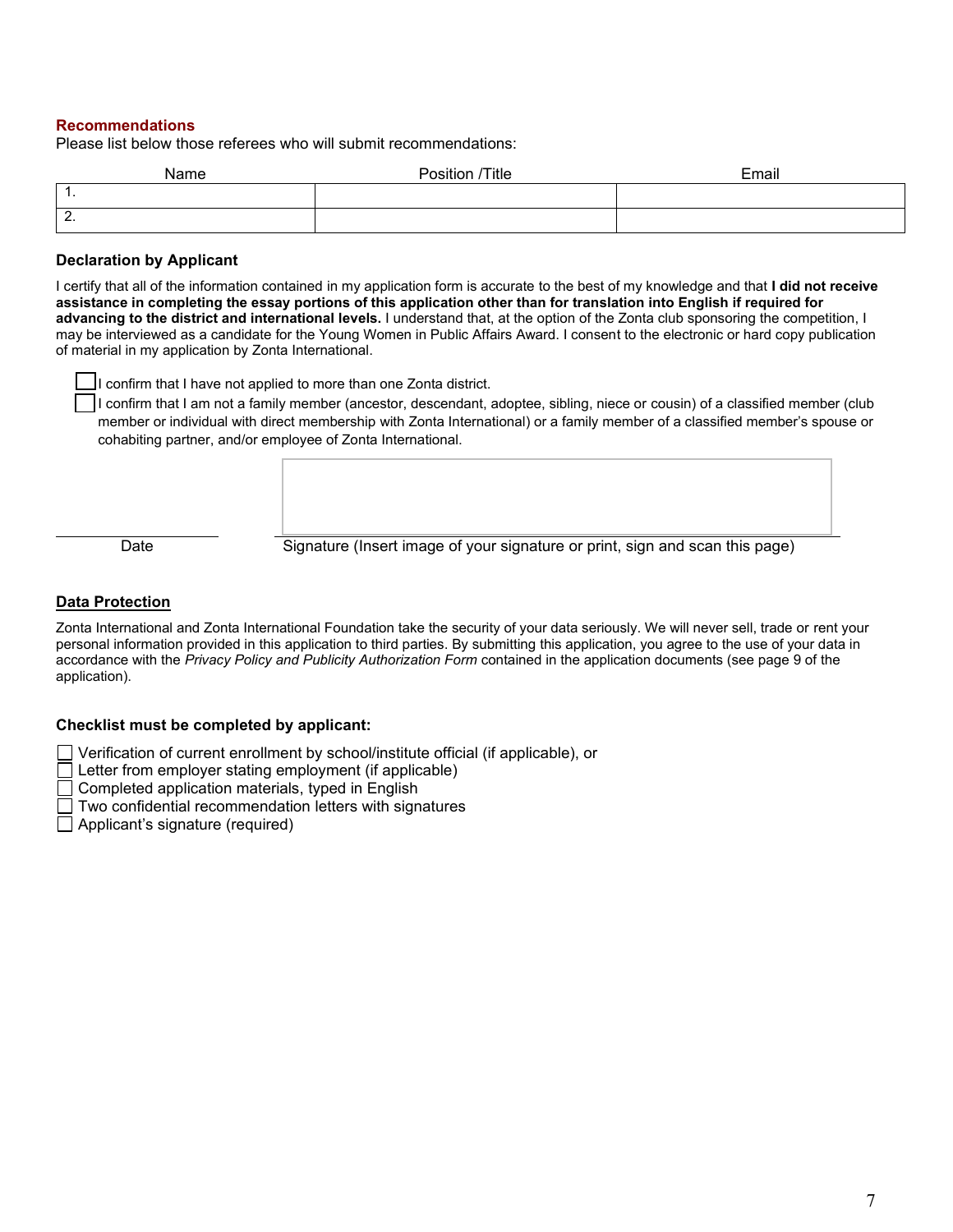

# **Recommendation for Young Women in Public Affairs Award**

| Please return this form by:     |                     |       |                |        |
|---------------------------------|---------------------|-------|----------------|--------|
| To Zonta Club or e-Club of:     |                     |       |                |        |
| $C/O$ :                         |                     |       |                |        |
| Address:                        |                     |       |                |        |
| City/State/Postal code/Country: |                     |       |                |        |
| Fax:                            |                     |       |                |        |
| Email:                          |                     |       |                |        |
|                                 |                     |       |                |        |
| Applicant:                      |                     |       |                |        |
|                                 | Last (Family) Name  | First |                | Middle |
| Recommendation from:            |                     |       |                |        |
|                                 | Name (please print) |       | Position/Title |        |

#### **Recommendation for Applicant for Zonta International Young Women in Public Affairs Award**

The applicant above has applied for a Zonta International Young Women in Public Affairs Award. Please discuss the applicant's accomplishments, motivation, potential for public service and awareness of women's and community issues. You may write your recommendation letter on letterhead of your choice; however, you must sign and submit this form with your letter of recommendation to the address above.

Date Signature (Insert image of your signature or print, sign and scan this page)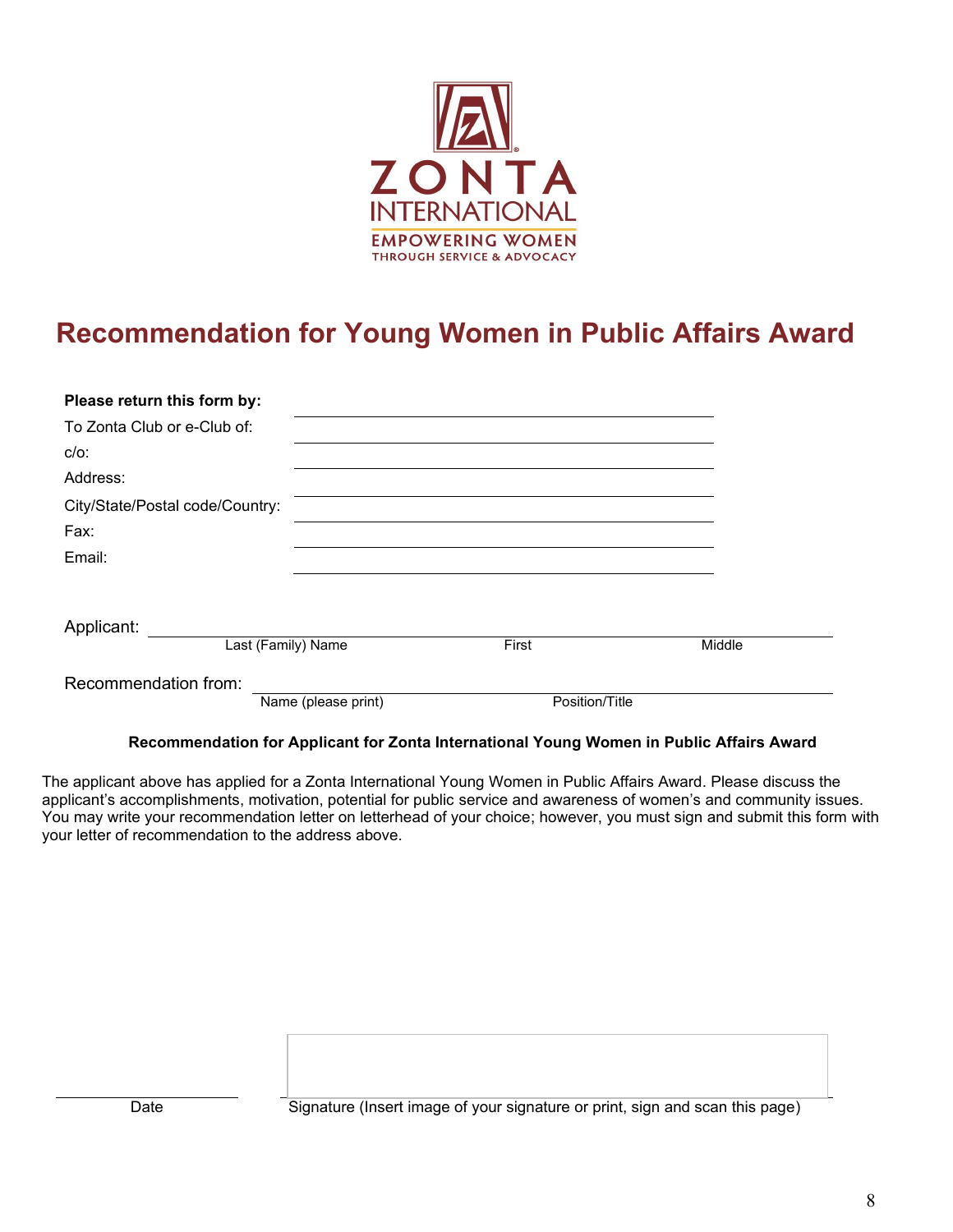

## **Recommendation for Young Women in Public Affairs Award**

| Please return this form by:     |                     |                |        |
|---------------------------------|---------------------|----------------|--------|
| To Zonta Club or e-Club of:     |                     |                |        |
| $C/O$ :                         |                     |                |        |
| Address:                        |                     |                |        |
| City/State/Postal code/Country: |                     |                |        |
| Fax:                            |                     |                |        |
| Email:                          |                     |                |        |
|                                 |                     |                |        |
| Applicant:                      |                     |                |        |
|                                 | Last (Family) Name  | First          | Middle |
| Recommendation from:            |                     |                |        |
|                                 | Name (please print) | Position/Title |        |

#### **Recommendation for Applicant for Zonta International Young Women in Public Affairs Award**

The applicant above has applied for a Zonta International Young Women in Public Affairs Award. Please discuss the applicant's accomplishments, motivation, potential for public service and awareness of women's and community issues. You may write your recommendation letter on letterhead of your choice; however, you must sign and submit this form with your letter of recommendation to the address above.

Date Signature (Insert image of your signature or print, sign and scan this page)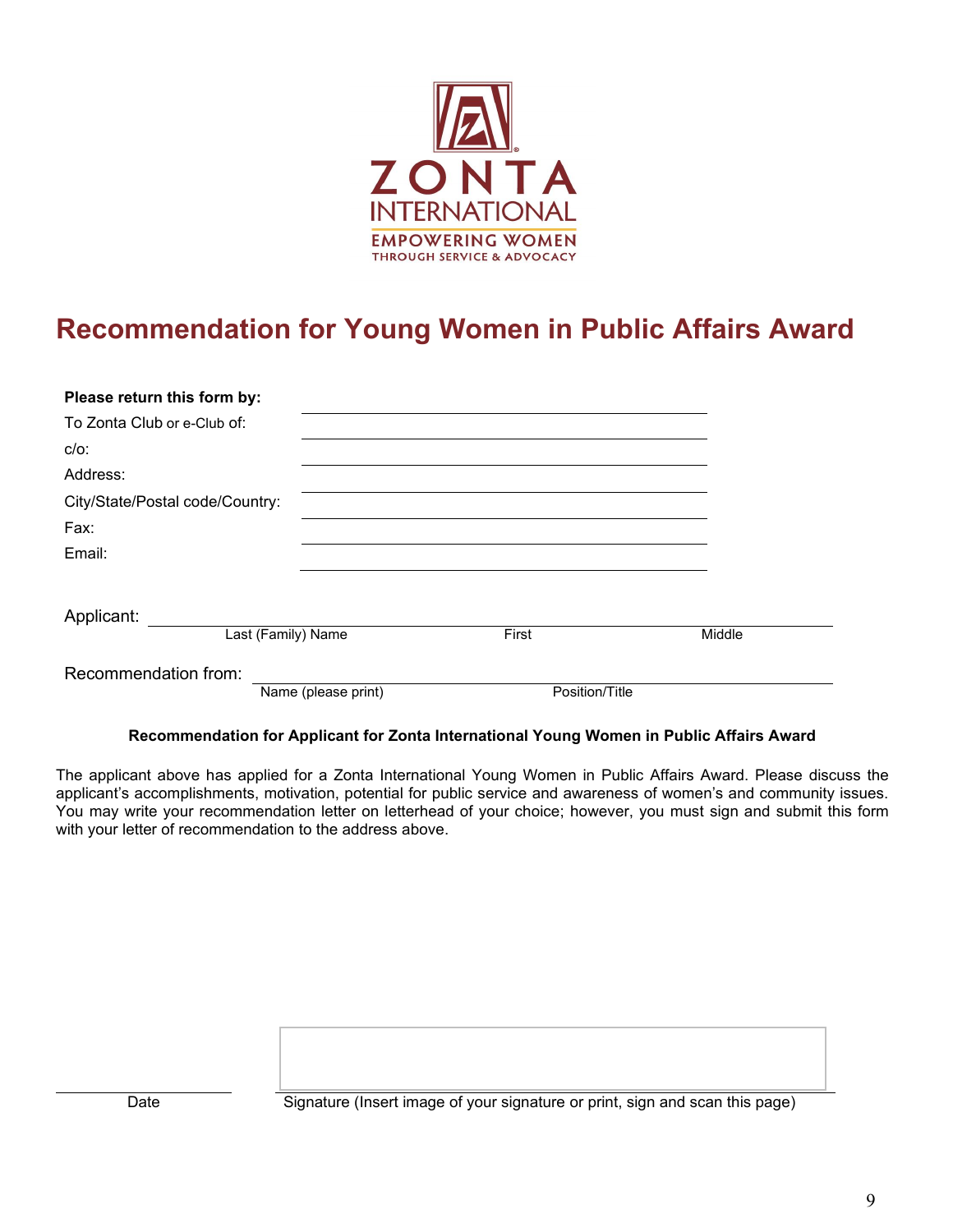

### **Verification of Current Enrollment Young Women in Public Affairs Award**

| Please return this form by:     |                                                   |                                                |  |
|---------------------------------|---------------------------------------------------|------------------------------------------------|--|
| To Zonta Club or e-Club of:     |                                                   |                                                |  |
| $C/O$ :                         |                                                   |                                                |  |
| Address:                        |                                                   |                                                |  |
| City/State/Postal code/Country: |                                                   |                                                |  |
| Fax:                            |                                                   |                                                |  |
| Email:                          |                                                   |                                                |  |
|                                 |                                                   |                                                |  |
|                                 |                                                   |                                                |  |
|                                 |                                                   |                                                |  |
| I certify that                  |                                                   | is currently enrolled in                       |  |
|                                 | (name)                                            |                                                |  |
|                                 |                                                   |                                                |  |
|                                 | at                                                |                                                |  |
| (grade level)                   |                                                   | (name of school/institute currently attending) |  |
|                                 |                                                   |                                                |  |
|                                 |                                                   |                                                |  |
|                                 | (address of school/institute currently attending) |                                                |  |
|                                 |                                                   |                                                |  |
|                                 |                                                   |                                                |  |
|                                 |                                                   |                                                |  |
| Date                            |                                                   | Signature of School/Institute Official         |  |
|                                 |                                                   |                                                |  |